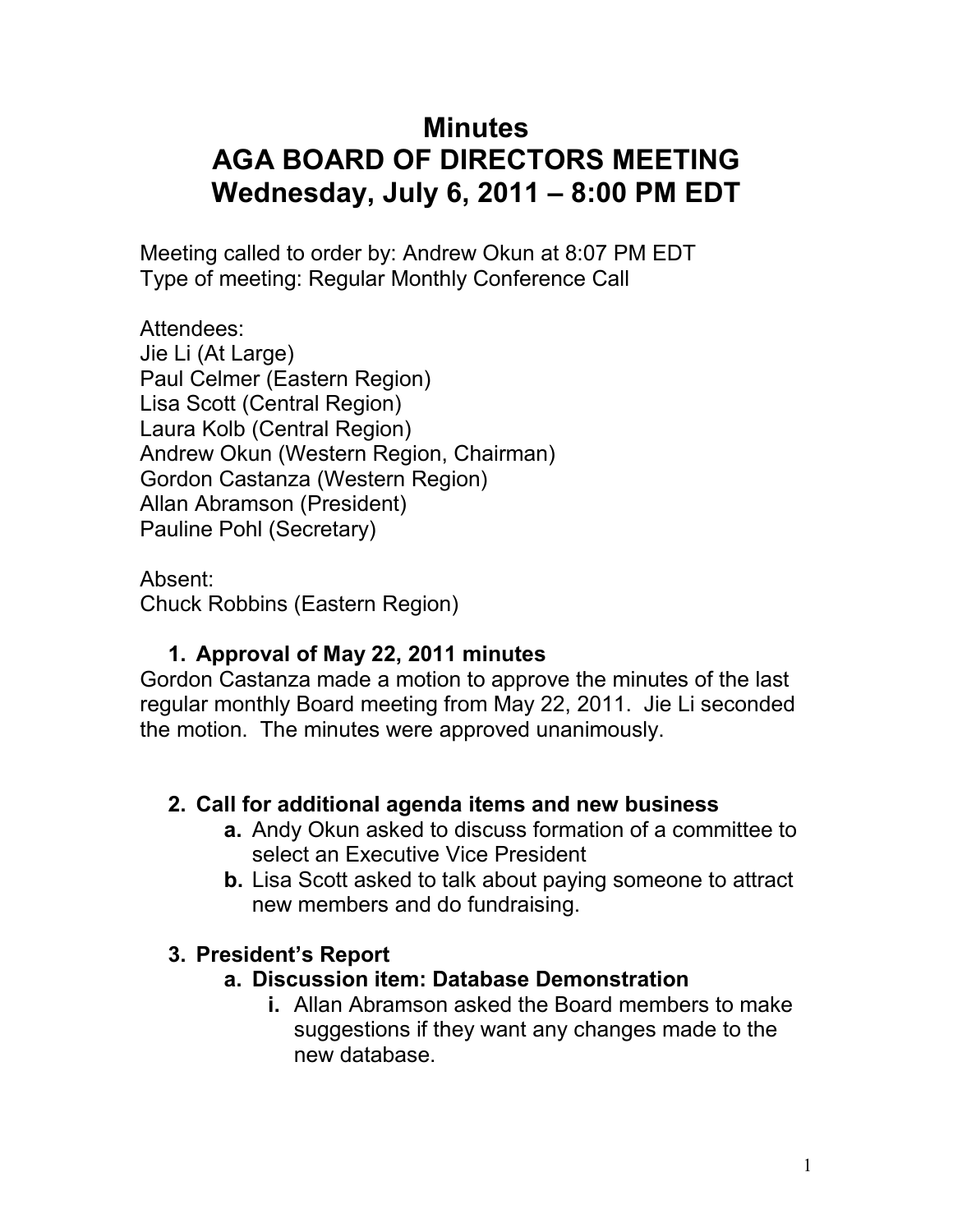**ii.** Scott asked when it could be up and running and asked if it could be working in time to help with Congress registration. Abramson said he will try.

#### **b. Discussion item: Recognition for retiring volunteers**

- **i.** Abramson suggested some options for recognizing Sam and Karen Zimmerman's contributions. One is to pay their expenses to the Congress next year. The second is to offer airfare to the European Go Congress. Third is dinner at a fancy Philadelphia restaurant, and fourth is go equipment from an artisan wood shop in North Carolina.
- **ii.** For Adam Bridges, Abramson suggested a plaque along with a savings bond, an AGA membership extension, or a laptop computer loaded with all of the go software.
- **iii.** Okun said he would choose the comps to the US Go Congress or a go board and bowls for Sam and Karen Zimmerman.
- **iv.** Scott said that she would like to send Sam and Karen to the US Go Congress and an extension of Adam's AGA membership for five years, the same number he served as Treasurer, would be appropriate for him.
- **v.** Jie Li said he thinks a tangible item like a go board would be more meaningful than a membership extension.
- **vi.** Celmer said he thinks Adam would appreciate a go board made from someone in North Carolina. Okun asked how much a custom made go board would cost and Celmer said he would have to ask the artist. Okun said he would like to do it but it would depend on the cost.
- **vii.** There was a consensus that it would be nice to send Karen and Sam to the Congress, but Okun said Chuck Robbins would have to find out if they would want that or not. If they are not interested in such a trip, a go board would be nice.
- **viii.** The consensus was that as long as the go board is affordable and available, that will be the gift for Adam.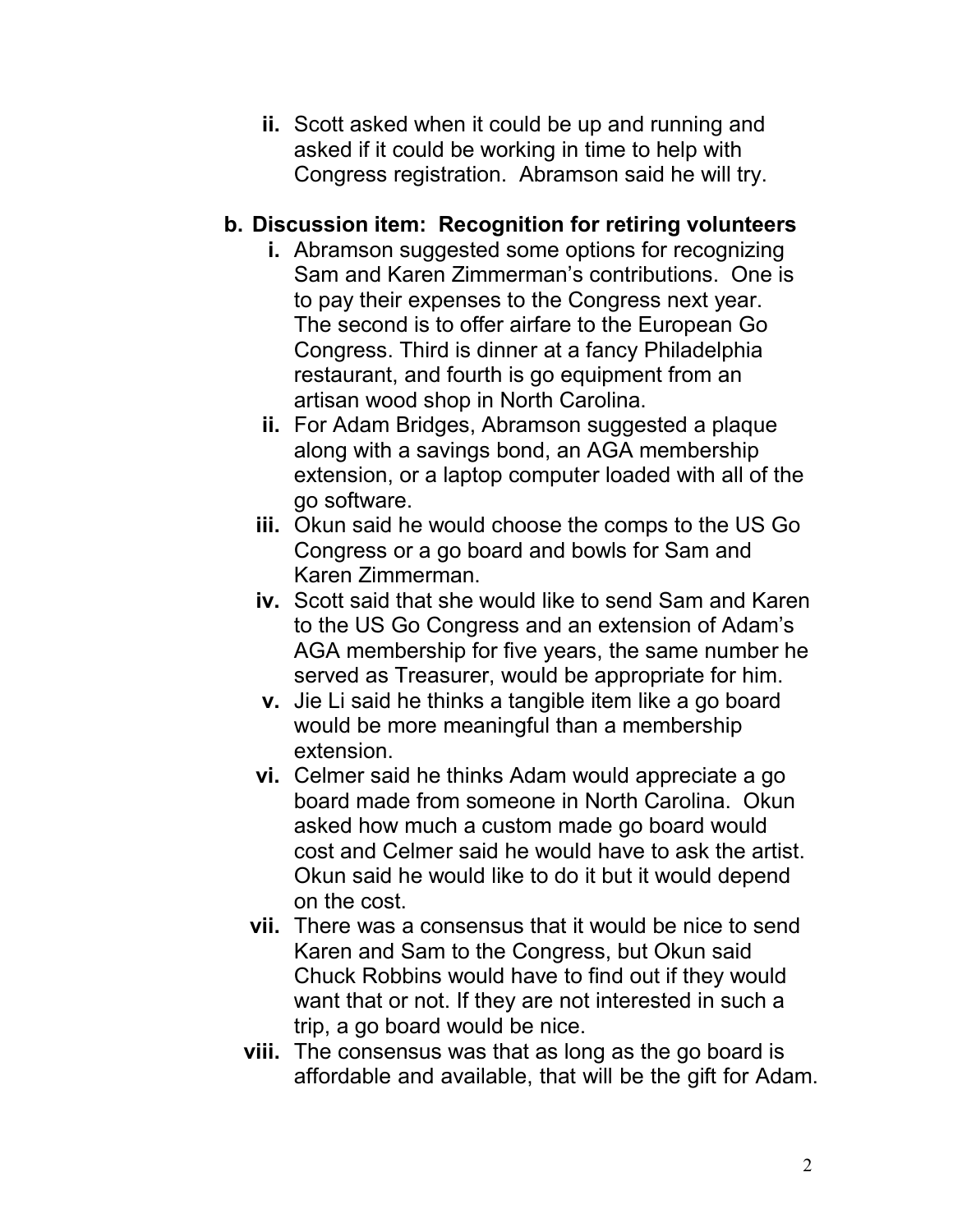If that falls through, we will offer a membership extension of five years.

# **c. Action item: FY2012 Budget**

- **i.** Abramson said he sent out his latest budget and hopes to get a vote of approval this evening.
- **ii.** Okun asked if the prior year actual numbers are updated. Abramson said they are actual end of fiscal year numbers.
- **iii.** Okun said it looks like we are budgeting slightly under where we ended up this year.
- **iv.** Abramson said the open question was whether or not to add \$1000 to the Redmond Cup budget.
- **v.** Castanza said he is still having trouble accepting the casual labor PO Box and telephone line item 60102.
- **vi.** Castanza said we are paying \$20 per hour for the work which may be high considering the job is mainly to ride a subway to pick up mail at a post office.
- **vii.** Abramson said the rate was set by the president and the Board several years ago and hasn't been questioned until now.
- **viii.** Castanza said he would suggest offering the New York state minimum wage for the hours. He also noted that when he recently visited New York City, he saw discounts available. For example, if you buy a \$10 ticket you get a bonus of \$1.40. He wonders if available discounts are reflected in the rate we are paying for tokens.
	- **ix.** Abramson said the actual amount spent on tokens (60100) last year was \$112 which he thinks is reasonable.
	- **x.** Abramson added that there is more to the job than simply sitting on the subway. There is also answering phone calls and letters which is higher level work than a minimum wage job.
	- **xi.** The total charges are reasonable for the amount of work done in Abramson's opinion. The budgeted amount has been cut approximately in half over the past few years. It used to be about \$8000 per year and now it is about \$4000 per year.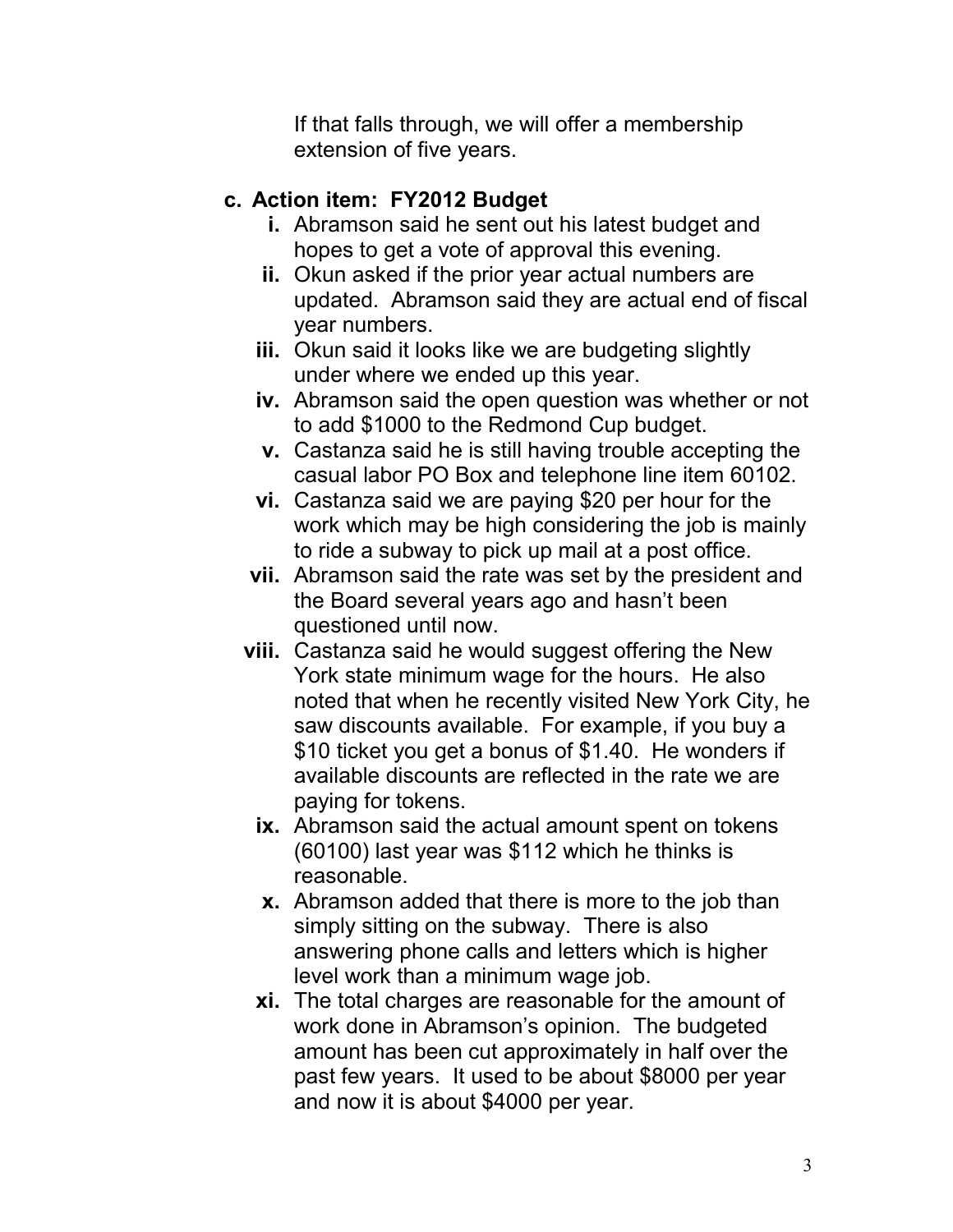- **xii.** Okun said that \$20 per hour was reasonable for office work in New York, but in this age of virtual offices we should be able to organize ourselves so that we don't have to pay someone that much to ride a subway to the post office.
- **xiii.** Scott said that a physical address is necessary for many reasons and a post office box is not good for bank accounts and other official purposes.
- **xiv.** Abramson said he has heard of a service where they go to a post office box, scan the contents and transmit it securely anywhere for a price of about \$1000 per year.
- **xv.** Okun said if Chelsea Station was no longer there and we had to start from scratch what would we do? Abramson said we need an address in New York, and he would want an address not connected to any individual volunteer which would change over time.
- **xvi.** Scott said we could forward mail from the post office. Abramson said the limit on that is a year.
- **xvii.** Okun said we could use a different service that could provide both an address and the forwarding service. We could leave the Post office box as our official address, but change the website contact information to the new, lower cost option.
- **xviii.** Jie Li said he has done extensive research on virtual offices, and it can be done quickly. They are getting advanced so mail can be forwarded as often as we want with only postage as the expense. It costs about \$100 per month for the address. Jie Li thinks it is the best next step. Scott agreed. Okun said yes, but not tonight.
	- **xix.** Jie Li said there are companies that help with the transition. Abramson said he will look into the virtual office. Jie Li said he would forward some options to the Board and the president.
	- **xx.** Abramson said there is also the question of answering the phone. Jie Li said the \$100 also includes a phone number that can be forwarded as well. He will forward the information to Abramson.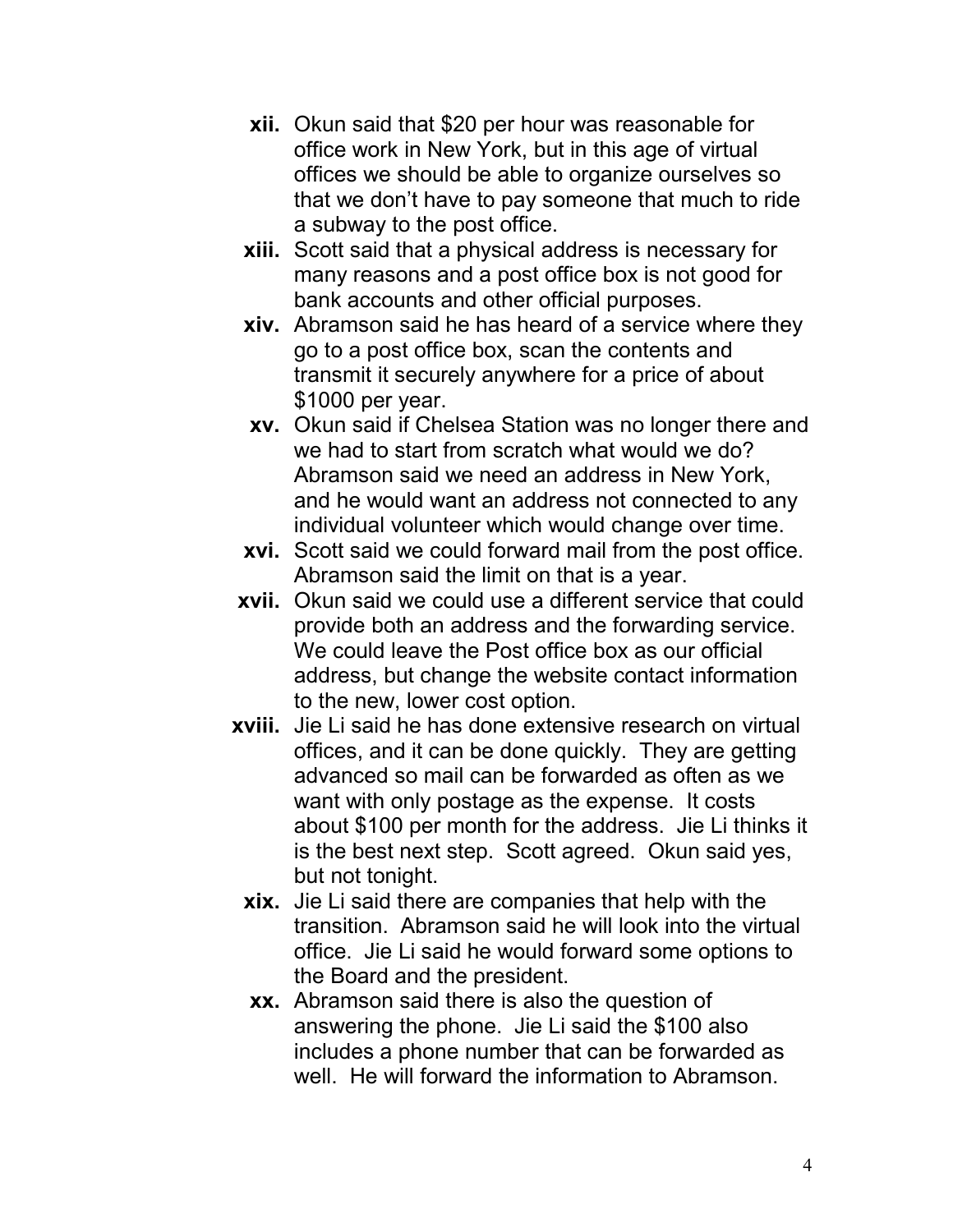- **xxi.** Scott said she would like to have research done on this issue between now and the Congress so a decision might be made then.
- **xxii.** Okun asked if there were any other line items that need to be discussed. Castanza said he is not done with that like item, because the spending keeps going up.
- **xxiii.** Abramson said we started the year saying we were going to reduce costs by automating the credit card processing, but since we had webmaster problems, that transition was delayed and the costs stayed high.
- **xxiv.** Scott said it is unacceptable to go over a budget by so much without any notification. Abramson said focusing on one line item when we had others that were below budget is unfair.
- **xxv.** Okun said the budget is a goal and we try to meet the budget, but it is only a guess and we need to be somewhat flexible.
- **xxvi.** Jie Li suggested reducing the hourly rate until we get the virtual office to keep the costs down. Tournament prizes and other expenses have been cut, so why should this be different? Abramson said he predicts Mary would quit if that decision was made. Okun said if that is the expected outcome, a reduction in rate would be counterproductive in the short term.
- **xxvii.** Scott said the sooner we move to a virtual office the lower those expenses will be. There was general agreement.
- **xxviii.** Celmer made a motion to approve the budget.
- **xxix.** Kolb seconded the motion.
- **xxx.** Okun asked if there was any further discussion
- **xxxi.** Celmer said he thinks Allan did a good job of working to drive down costs and he anticipates more improvement in the future.
- **xxxii.** There was a vote of 4 in favor (Okun, Celmer, Scott, Kolb), 1 opposed (Castanza), and 1 abstention (Jie Li). The motion passed and the budget was approved.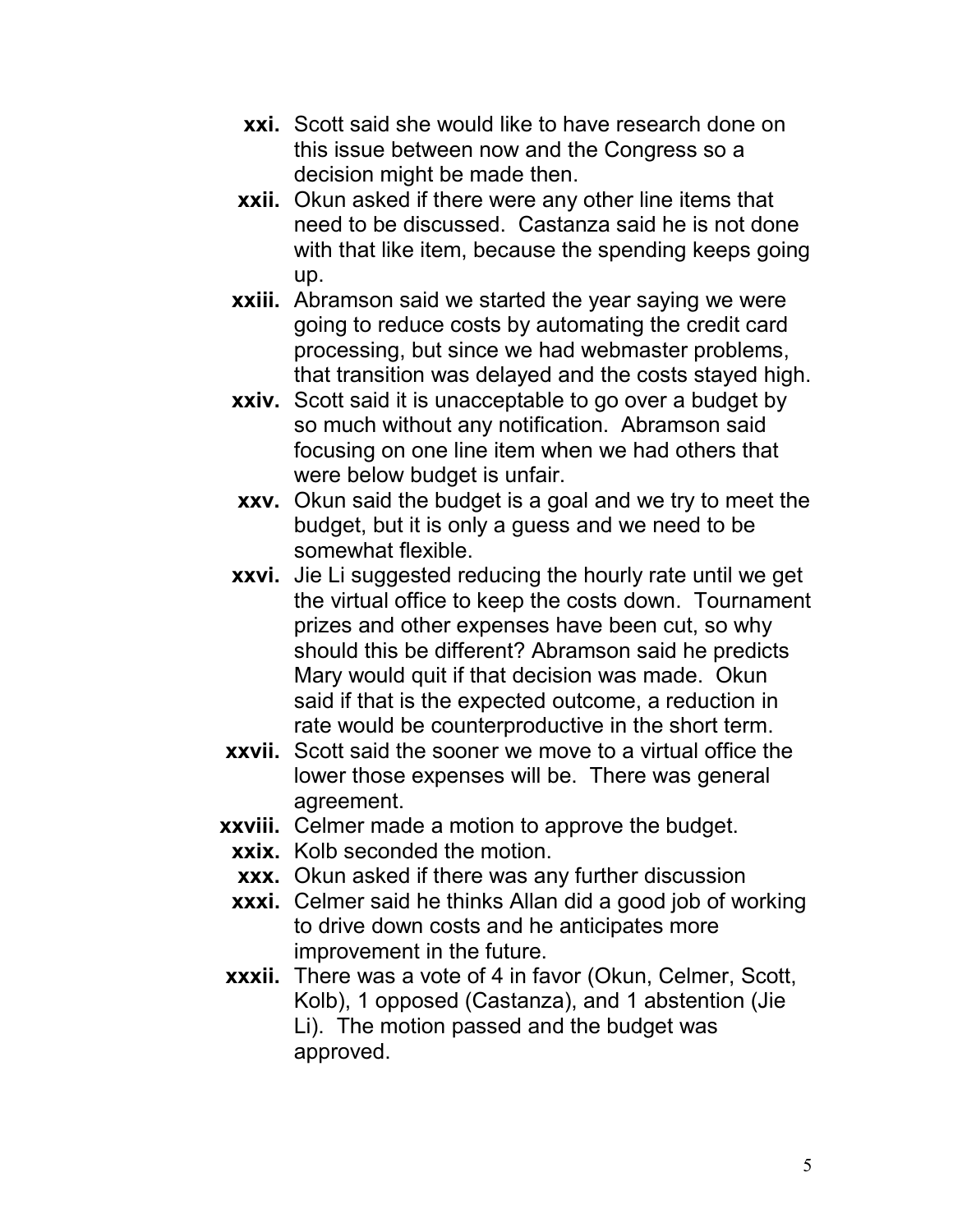#### **4. Discussion of Castanza's proposal**

- **a.** Castanza had circulated a proposal for amendments to the by-laws. Castanza said he thinks the president is out of control, and that the Board needs to have more control over the president.
- **b.** Castanza said we need to hold the president accountable for his actions and performance.
- **c.** Castanza said his proposals also spell out the expectations of conduct the Board members will adhere to during meetings, provide for mechanisms for budget revisions and transfers, and provide clearer delineation of the job descriptions for both the president and for the treasurer.
- **d.** There needs to be accountability and specific job descriptions and periodic performance appraisals for all volunteer positions.
- **e.** Okun asked who controls our bylaws? It looks like the Assembly votes on the bylaws, so if we want to consider changes, we need to do so at the Congress.
- **f.** Okun said there's a lot in the text Castanza wrote that is too detailed to be added to an official document. Less detail is generally better, because conditions can change and you don't want to have to change the document each time.
- **g.** Okun said job descriptions of volunteer positions are a good idea but they don't have to be a part of the bylaws.
- **h.** Scott said she agrees with all that Okun said about Castanza's proposal.
- **i.** Celmer said he likes the idea of cataloging the rulings of the Board, but changing the bylaws should be discussed at the Congress.
- **j.** Jie Li said we should implement the easy ones first and the hard ones later.
- **k.** Okun said since amending the bylaws is not a Board prerogative, what would Castanza like to do about it?
- **l.** Castanza said he wouldn't mind discussing it at the Assembly, but it may be hard for the members to read it all in time to make a decision.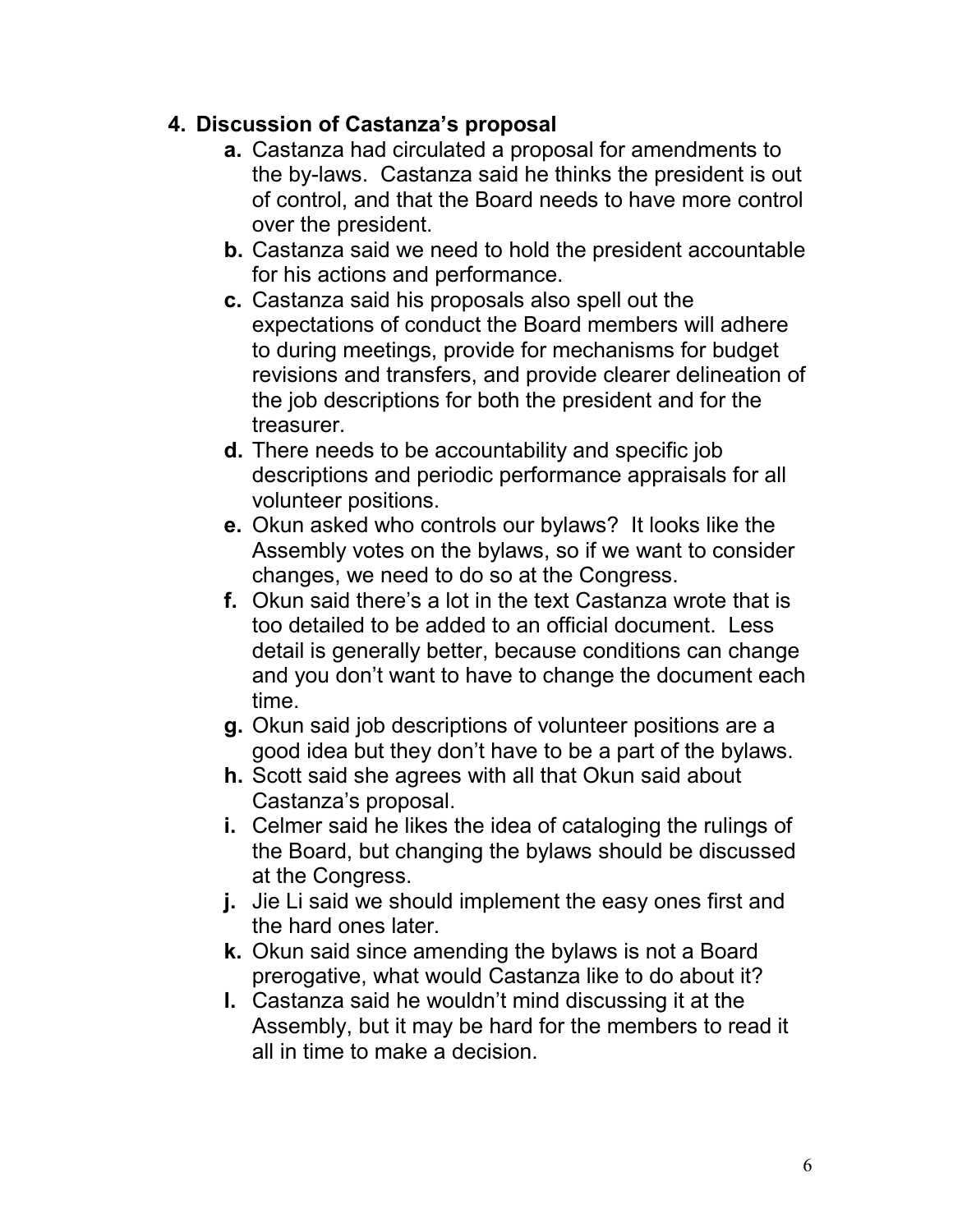- **m.** Abramson said the possibility of raising the life membership rates has been brought up several years in a row and the members were always against it.
- **n.** Castanza said that rather than submitting the proposals to the Assembly for approval, the Board could just adopt them by resolution to use as an operating principle of the Board.
- **o.** Okun said he needs more time to think about what parts he is in favor of and which he is opposed to before acting.
- **p.** Scott said she would like to make changes to our policy which would probably be less formal than a resolution.
- **q.** Castanza said he would like to have action before too much longer. Okun agreed to discuss it at the next Board meeting.

#### **5. Discussion of SAMG question**

- **a.** Abramson said Thomas Hsiang has asked that the requirement to reside in the US for six months of the year be waived to allow Michael Redmond to compete for the US in the Sport Accord Mind Games. This was done for the first Mind Games, and there were protests from Koreans that Abramson would like to avoid happening again. He thinks if there is a policy it should be applied the same way to all people.
- **b.** Okun asked if when the waiver was done last time it would be automatic the next time. Abramson said it is not, because we didn't even know if there would be another time.
- **c.** Celmer said he defers to Abramson's judgment on this even though he respects Thomas Hsiang and Michael Redmond it seems like making an exception would cause more problems.
- **d.** Scott said it's too political of an issue for her to have an opinion on it.
- **e.** Okun said he is not inclined to take action to overturn the policy.
- **f.** Jie Li suggested we recognize Michael Redmond by naming him the coach for the US team instead.
- **g.** Okun suggested recognizing Redmond at this year's Go Congress in some way to thank him for all of his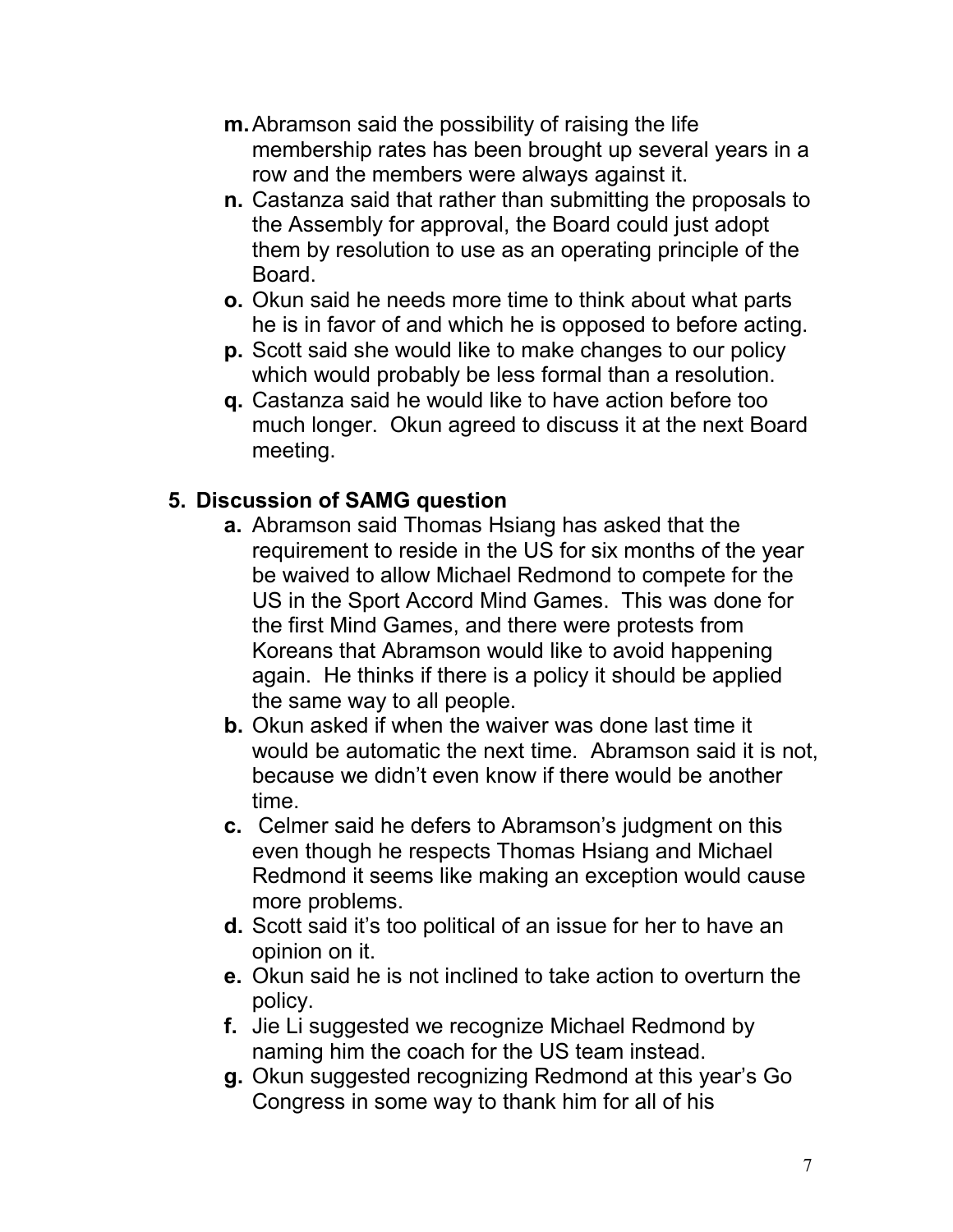contributions. He suggested sharing ideas by e-mail to come up with some ideas.

#### **6. New Business**

# **a. Executive Vice President Position**

- **i.** Okun said the position of EVP is described in the bylaws and the position is vacant.
- **ii.** Abramson said Chris Kirschner was in that position for a time, but it is currently vacant.
- **iii.** Okun asked if the position would normally be a training position for the president's job and the person would normally be the next president.
- **iv.** Abramson said it can happen that way and it would be logical.
- **v.** Okun suggested forming a committee to select an Executive Vice President. Scott agreed that is a good idea.
- **vi.** Abramson said Okun and the Board should select the committee to choose the next EVP. Okun suggested having Board members on the committee and asked for volunteers.
- **vii.** Scott, Celmer, and Jie Li volunteered to be on the committee. Okun suggested asking Chuck Robbins to serve since he knows so many AGA members.
- **viii.** Okun said the volunteers will work to fill the position of EVP.

# **b. Fundraising and Membership Proposal**

- **i.** Scott said she would like to discuss a proposal to offer a fundraiser a percentage of money raised by recruiting new members.
- **ii.** Okun suggested consulting Peter Freedman, because he has experience in the area.
- **iii.** Scott asked if we can take some action at the next meeting and Okun said yes.

# **7. Establish time and date of next meeting**

The next monthly Board meeting will be at the Go Congress on August 4, 2011 at 1:30 pm PDT.